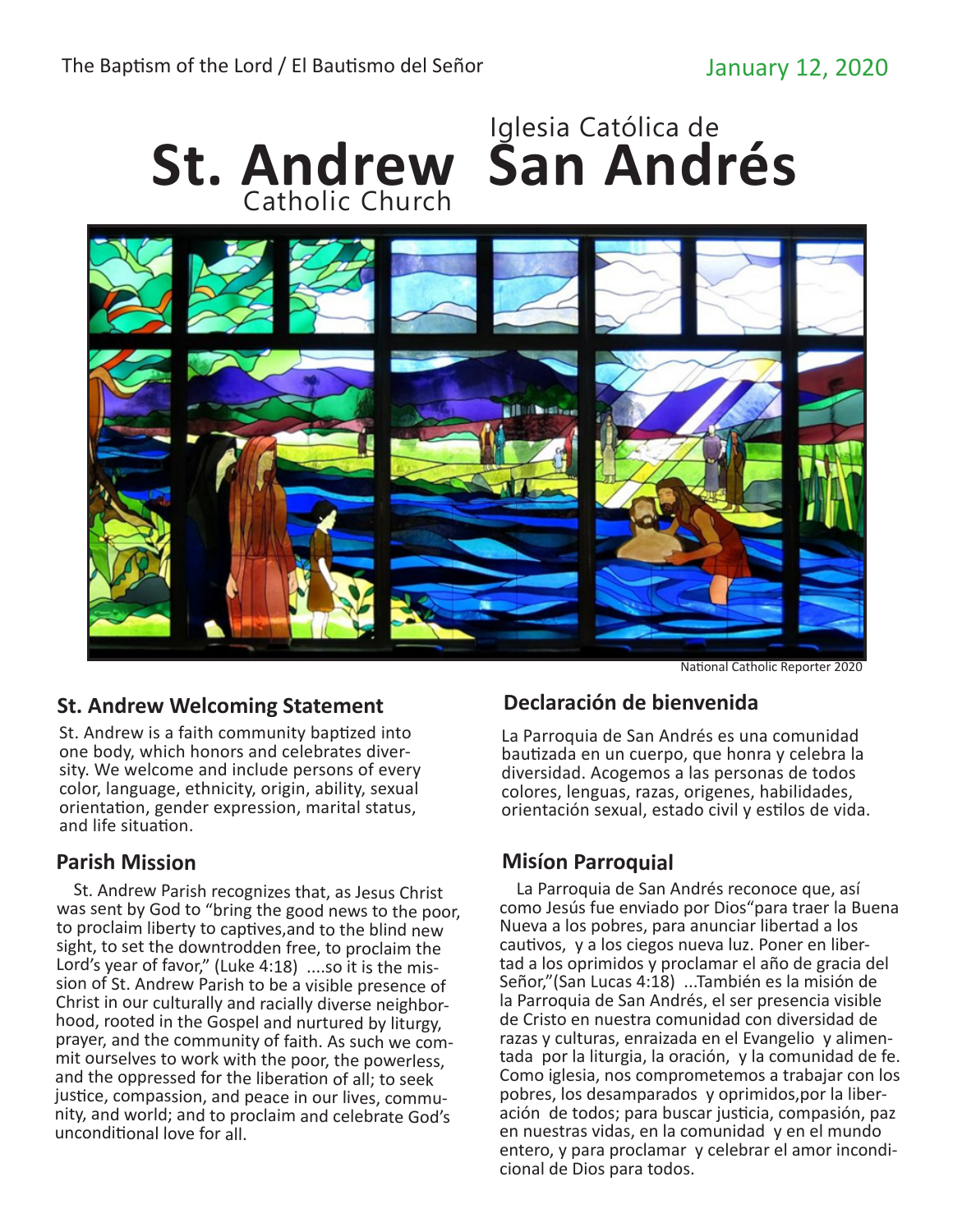#### January 12, 2020

#### Today's Liturgy

The Catechism of the Catholic Church gives four reasons for the Incarnation, why God became man in Jesus Christ. The third reason is "to be our model of holiness." All of Jesus' words and actions model for us what we ought to do. He also shows us how we're meant to be. Jesus' baptism ought to remind us of our own baptism and of ticia sobre las naciones." No queda the importance of baptism in the Christian life.

The Baptism of the Lord reminds us of our Trinitarian identity. When we are baptized, we stand in solidarity with Christ, bathed in the waters he sanctified. There, the Father proclaims our adoption into the family of God. "'This is my beloved son [this is my be- loved daughter], with whom I am well pleased.'" And the Spirit, too, descends. We are filled with the Spirit's grace and power to continue Christ's mission on earth. We received these gifts in the sacrament, and they continue to dwell within us through sanctifying grace. We can  $-$  and should  $-$  invite God to stir up these graces of our baptism and consider them in our own lives.

Does Christ feel like a distant relative two thousand years in the past? Or do you see him as someone who can be encountered here and now? Ask yourself where you find your sense of dignity and worth. Do you still search for it in success, social status, and selfish pursuits? Or are you able to rest in being a beloved child of God? Remember, baptism gives us a call and a charge to change the world. Do you pray for the Holy Spirit to guide you? Or are you so focused on your own life that you miss the mission? This week, let's do as Jesus did. Let's live in our baptism!©LP

#### Liturgia de hoy

La Navidad termina con la Fiesta en honor del Bautismo del Señor; es otra manifestación de Dios por medio de su Hijo. Ahora el profeta Isaías nos muestra al Siervo de Dios en quien se complace: "Miren a mi siervo, a quien sostengo, a mi elegido, en quien tengo mis complacencias. En él he puesto mi espíritu para que haga brillar la jusmás que agradecer el inmenso amor de Dios por nosotros. ¿Como no apreciar el ser hijos/hijas de Dios por el bautismo? Desde que nos bautizaron, sea pequeño o grande, Dios espera que al menos estemos seguros de que tenemos un Padre amoroso y compasivo, que se alegra con nosotros. La lectura del Libro de los Hechos de los Apóstoles ayuda a comprender que "Dios no hace distinción de personas, sino que acepta al que… practica la justicia."

Está Fiesta es similar a Pentecostés, pero, en otra forma de manifestación del Espíritu Santo. Juan, lo explica claramente cuando dice: "Es cierto que yo bautizo con agua, pero ya viene otro más poderoso que yo, a quien no merezco desatarle las correas de sus sandalias. El los bautizará con el Espíritu Santo y con fuego." Bien, ahora cabe la pregunta para reflexión personal: ¿Qué acciones hago para complacer a Dios? ¿Hay fuego en mi corazón de tal manera que arde en buenas obras? Fijémonos en la humildad de Juan Bautista; el reconocio que su ministerio tenía que disminuir para que el ministerio de Jesús brillara y se expandiera. ¿Crees tú que los lideres actuales en las parroquias hacen lo mismo que Juan? ©LP

#### Today's Reading / La lectura de hoy

Isaiah 42:1-4 Psalm 29:1-2, 3-4, 3, 9-10 [11b] **R. The Lord will bless his people with peace.** Acts 10:34-38 Matthew 3:13-17

#### 9:30 Community Youth Minstry

Faith, Fellowship and Fun! 6th-12th grade

Friday Fellowship 6th through 12th January 17th 6:30pm to 8:30pm Oscar Romero Room

Social Justice event TBA week of the 20th

**WE ARE GRATEFUL:** Thanks to all who helped to make the liturgies of the Advent and Christmas season faith filled and welcoming to all.

#### Help needed

We will be cooking Chilli Mac for the residents of Walnut Park Shelter beginning in January. Julie and Bob Granger have committed to cooking a double batch on the 3rd Tuesday (Jan-March) and it would be great to have others come to the Community Center on the 4th Tuesday to heat and deliver the meal. If Tuesdays don't work for you we can be flexible on the day of the week. Typically cooking takes 2 hours, delivery 30 minutes, and shopping about 1 hour. If you would like to cook, shop, or deliver the hot meal contact the Community Center Director, Lisa Hatten.

**ST. ANDREW WILL HONOR THE MEMORY OF THE DR. MARTIN LUTHER KING:** Sunday January 19. The Gospel choir will lead the assembly in song.

#### Religious Education News

We have a parent meeting Sunday, January 26th at 11am. Location TBD.

For more information about any of this please contact April Sandoval at asandoval@archdpdx.org or 503.281.4429.

#### Liturgical Environment Change

On Sunday January 12th at 2:00 PM, we will take away the Christmas environment and prepare the church for Ordinary Time. Please come and help us if you can.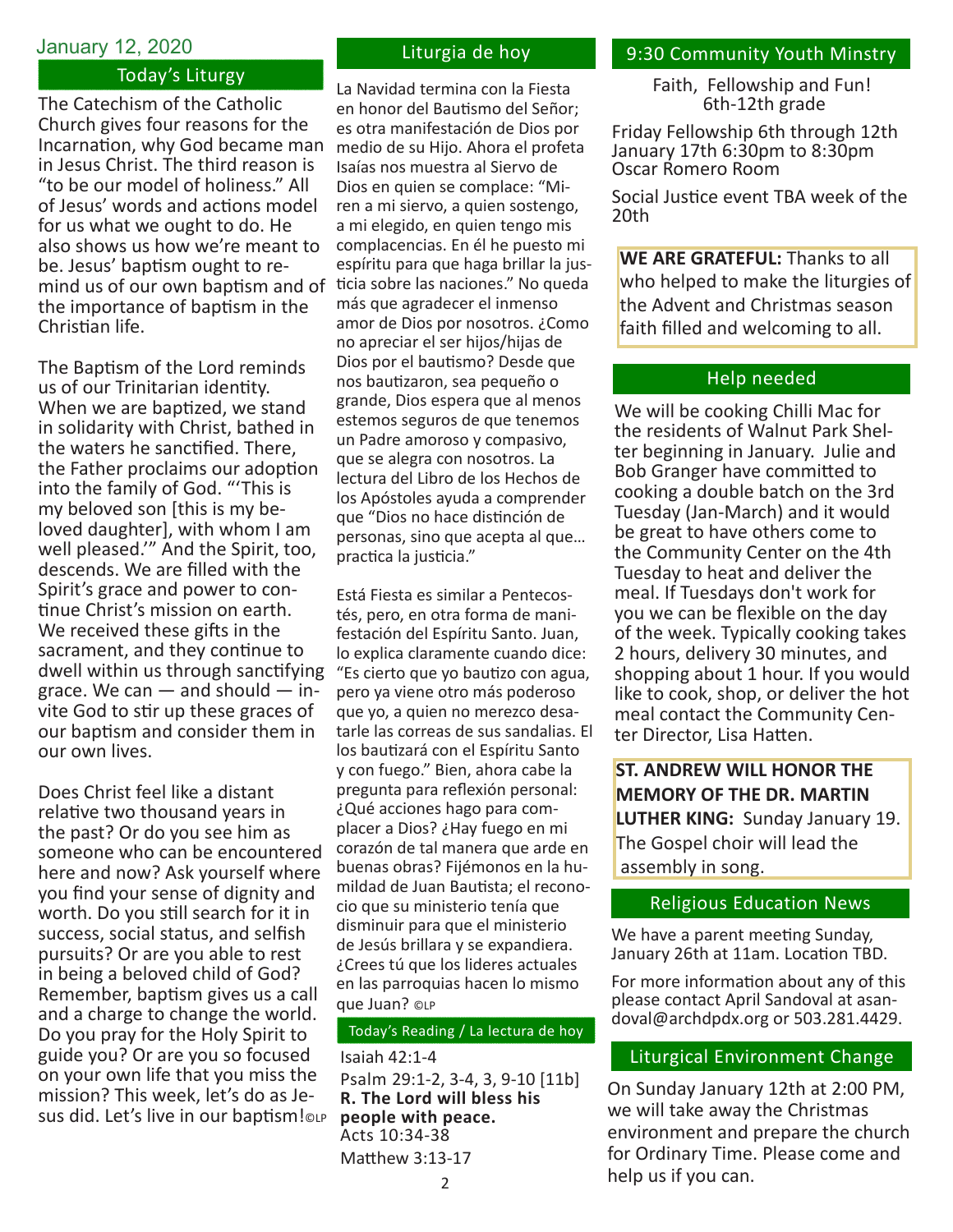## In Honor of Rev. Dr. Martin Luther King, Jr.

This week Simon Aihiokhai joins us as guest preacher to begin our annual celebration of the life and legacy of Martin Luther King, Jr. An erudite, passionate, and popular speaker, Dr. Aihiokhai has also published widely.

Originally from Benin City, Simon had earned a Diploma in Philosophy before immigrating from his native Nigeria to the U.S. Here, he went on to earn his M.A. in theology from Saint John Seminary in Camarillo, California, and his doctorate in Systematic Theology from Duquesne University in Pittsburgh.

Since 2016, he has been at the University of Portland where, as Assistant Professor in the Theology depart-<br>ment, he teaches courses in interfaith dialogue, com-<br>parative theology, African theology, and in the area of systematic theology. He also coordinates the univer- sity's Theology Thursday Lecture Series. Two lesser known facts about Simon Aihiokhai: he writes poetry and loves playing with his blind Siberian Husky, whom he has named Hope.

Next week, our parish continues the celebration by honoring, at the 9:30 Mass, a parishioner and a member of the larger community with our annual Martin Luther King service awards.

#### Sactuary Lamp

Sanctuary Lamp: As Catholics we are used to looking for the sanctuary lamp when we enter a church. It indicates where the tabernacle is and that Christ is present in the Blessed Sacrament reserved within it. From the Mass on Holy Thursday until the Easter ary lamp is unlit. Frequently the sanctuary lamp is suspended, but it can be free standing. The colored glass surrounding the flame is usually red. One other name I have heard for it is the "presence lamp." In many ways that seems like a more descriptive name.

#### The Universal Prayer

THE UNIVERSAL PRAYER, General Intercessions or Prayers of the Faithful, is the time in the liturgy where the people, exercising their priestly function, intercede for all men and women, as a response to listening to God's Word. Petitions are offered for the Church, for civil authorities, for those oppressed by various needs, for the local community, and for special intentions, such as known persons suffering illness or who have died. Here at St. Andrews, these prayers are followed by the exchange of the Sign of Peace before proceeding on to the Liturgy of the Eucharist

#### Society of St. Vincent de Paul / St. Andrew

Emergency Services Statistics for December 2019:

273 families (970 individuals) received food from Emergency Services: 12,006 lbs. of food. We partnered with ten families to help with utility bills (\$1815.26) and with eleven families to help with rent (\$3532.09). We also helped a client with emergency storage (\$182). Total assistance this month: \$5529.35. 63 volunteers worked a total of 355 hours in December.

Note: These figures include the Christmas Food Drive statistics.

*All donations to the St. Andrew Conference of St. Vincent de Paul support those in need in our community. Please write checks to St. Vincent de Paul/St. Andrew to ensure your donation goes to emergency services of our parish.*

#### Baptistry

Baptism is the first and most important step on our journey into the life we have in Christ. Each time we come in to church, we should be reminded in some way that it was through the sacrament of Baptism that we became part of God's family. At one time baptisteries were built in a separate building near the entrance. These days they are frequently constructed just inside the main doors. Each time you come into the church you dip your hand into the holy water of life. The whole point of blessing ourselves as we come into the church has always been to remind ourselves of the life we share through Baptism. Many churches which do not have the baptismal font in that location provide small holy water fonts to maintain the connection between baptism and entry into the church. The Sunday celebrations which use the sprinkling of holy water as part of the gathering rite also remind us of our common Baptism which unites us as Christ's Body assembled for worship.

#### Gifts for the Poor

Please bring non-perishable food, diapers, and toiletry items and drop them in the St. Vincent de Paul barrels in the entryway of the church each Sunday. You are encouraged to place one of your items in the basket that is held at the ambo during the preparation of the gifts.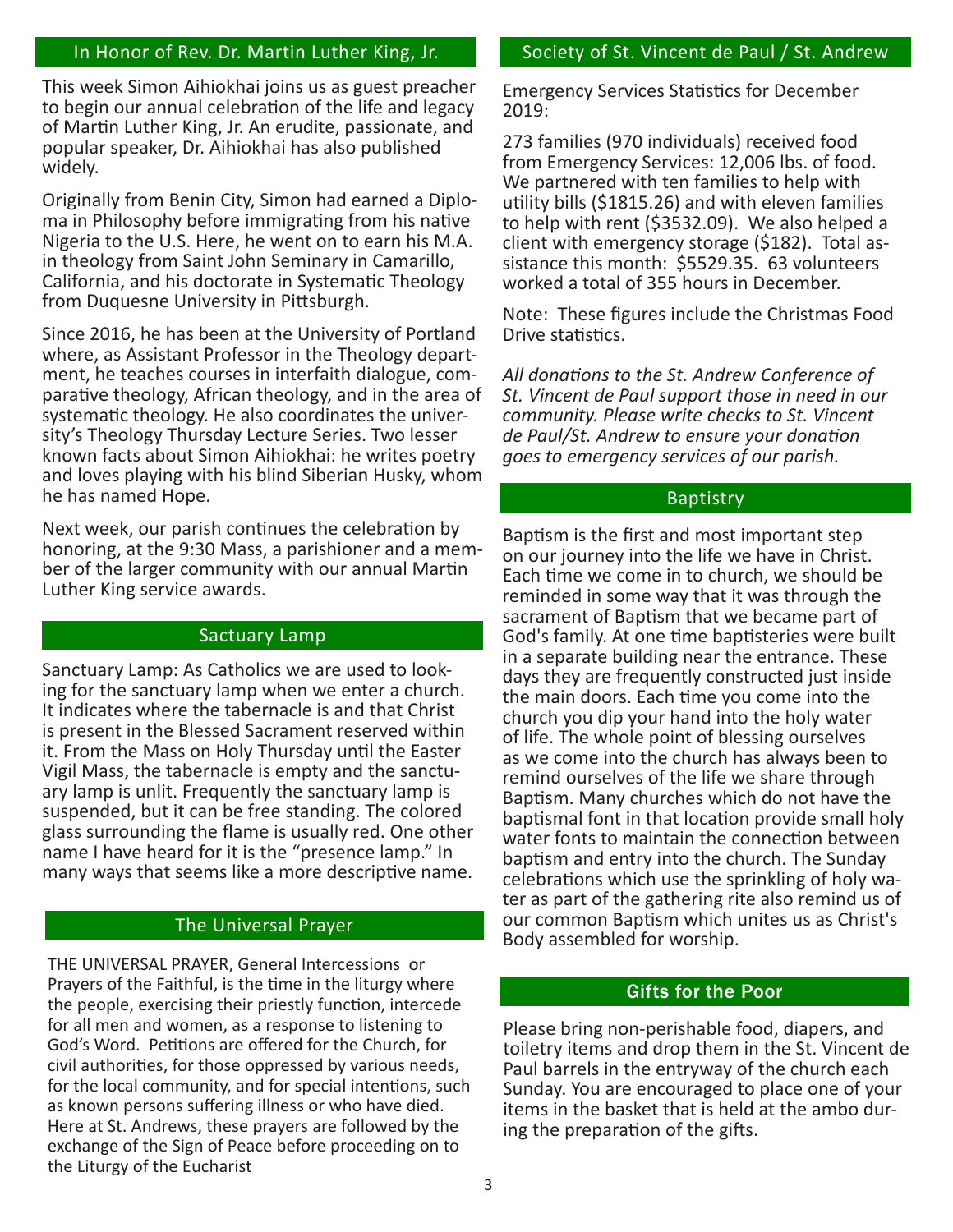## Birthdays this Week Ministerio Hispano

**Today:** Dottie Barrett, Andrew Gibbons, Rebecca Summit and JeanLuis Clemente-Tavarez.

**This Week:** Jim Anderson, Caleb Granger-Petrillo, Brian Pulido, Hope Granger-Petrillo, Ana Romero-Ortega, Mike O'Malley, Lindsay Smith,

Andrew Pulido, Fernanda Parra Inerian, George Burris, Mark Griffen, Diana Ruiz, Brett Hall, Molly John-

son, Brigid Bello, Isabel Penaloza, Alex Ruiz, Ann Swagerty,

Jesus Huerta, Jesus Mis-Coot, Masimiliano Huerta-Jaramillo,

Mary Ann Henry, Shannon Singleton, Diego Perez-Ocampo,

Alva Vera-Luna, Elias Medley, Jonathan Pulido, Isabel Gonzalez, Roman Diaz, Leticia Reyes, Caroline Van der Harten and Jeffrey Gosda.

## Anniversaries this Week

**This Week:** Alicia Richards and Paul Stretch, Anita and Jerry Lindsay, and Marisol Hinojoza and Jose Moreno.

## Racism Part 3

Discrimination on the basis of race and ethnicity takes many forms. Thankfully, the United States has eliminated the institutional, legalized racial discrimination of years past: slavery, Jim Crow laws, 'separate but equal' schools, and prohibitions on voting or owning land, to name just a few examples, are gone. These victories were hard fought, and deserve to be remembered and celebrated. These advances, while substantial, are still incomplete. Unfortunately, America remains a deeply divided place in many ways. Too many Americans of all racial and ethnic backgrounds, live in technically unsegregated yet homogenous communities due to persistent challenges on many levels--education, employment, housing, just to name a few. As a result, dialogue and encounter with others with diverse backgrounds, experiences, and opinions, can be limited.

## Grupo Juvenil CCJPDX

Nuestro grupo de jóvenes se reúne todos los viernes de 7:00-9:00 pm.nuestro grupo de niños se reúne los jueves cada otra semana de 7:00- 8:00 pmCalendario de niños:



Para más información, por favor contacta a Alex Bautista al 503.314.4844 o visitando nuestras redes sociales:

Preparación pre-bautismal es cada Bautizos: segundo martes de mes a las 7pm. Y los bautizos son cada cuarto do mingodel mes (excepto durante cuaresma). Llame a Diana al 503-281-4429 ext 7 para registrarse.

Quinceañeras: Se realizan cada tercer sábado del mes. Tienen que ser miem- bros de la parroquia y tener la primera comunión hecha. Llame a Diana al 503-281-4429 ext 7 para registrarse y confirmar la fecha.

Bodas: Comunicarse directamente con Padre David al 503-281-4429 ext 1.

Educacion Religiosa: Habrá reg- istraciones durante los domingos del mes de septiembre. Se inician también registraciones para la Catequesis del Buen Pastor para niños en edades de 3 a 9 años. Este es un programa bilingüe e interactivo en el que los niños aprenden sobre la biblia y la liturgia y está basado en el enten- dimiento de que los niños tienen una relación innata con Dios.Las clases inician en el mes de octubre durante los domingos a la hora de la misa 12:30pm.

## Simone Weil Catholic Worker House

Ongoing needs:

-Funds are needed to help provide housing and services on a monthly basis.

Donate through GooglePay at **SimoneWeilHouse@gmail.com**

-trac phone for guest use -used lap top computer for current

guests use

-common food items such as coffee,eggs, peanut butter, olive oil, milk and alternative milks

**T** www.facebook.com/ccjpdx

**6** www.instagram.com/ccjpdx